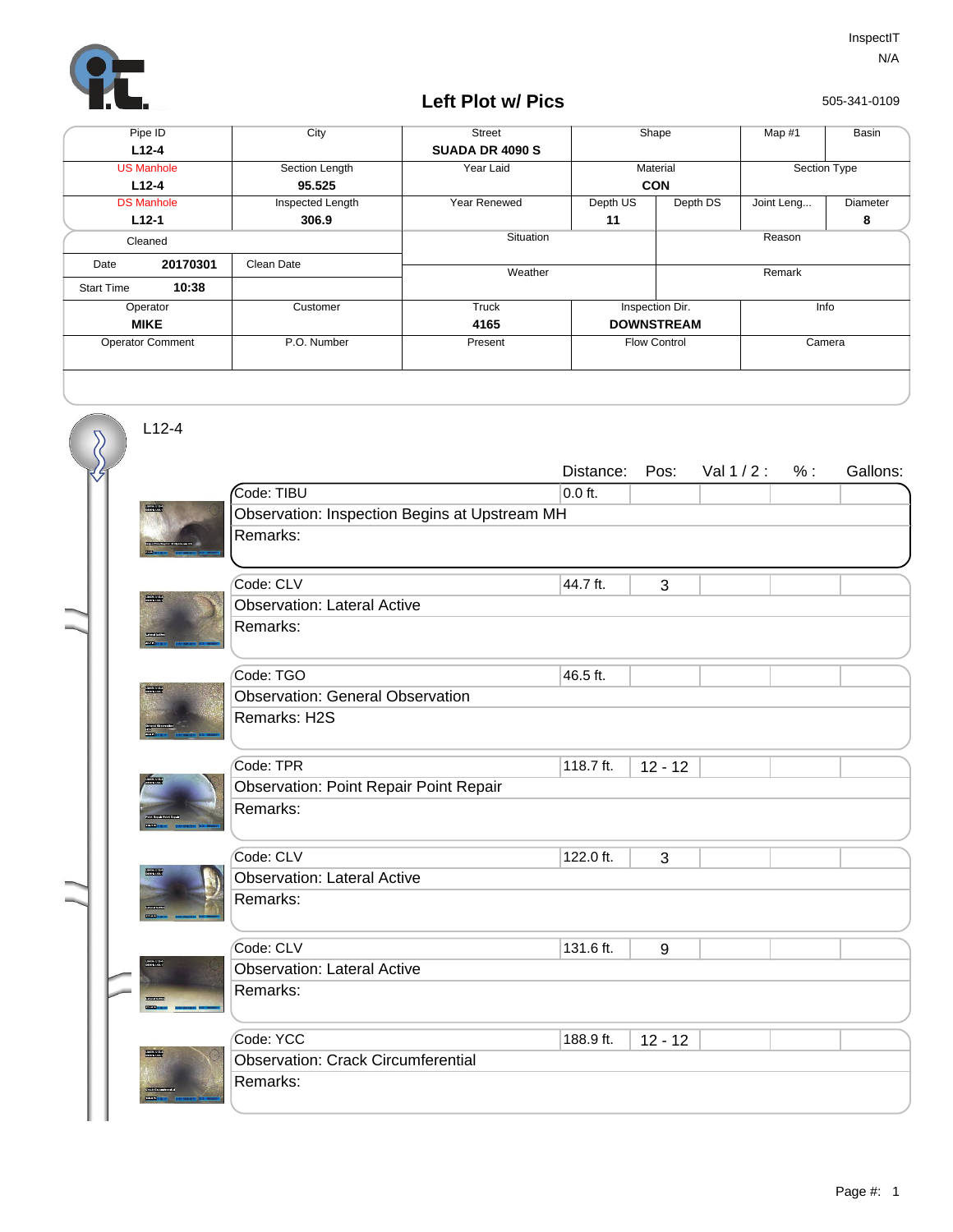

## **Left Plot w/ Pics**

505-341-0109

| <b>US Manhole</b><br>Section Length<br>Year Laid<br>Material<br><b>CON</b><br>$L12-4$<br>95.525<br><b>Inspected Length</b><br><b>DS Manhole</b><br>Year Renewed<br>Depth US<br>Depth DS<br>Joint Leng<br>$L12-1$<br>306.9<br>11<br>Situation<br>Reason<br>Cleaned<br>20170301<br>Clean Date<br>Date<br>Weather<br>Remark<br>10:38<br><b>Start Time</b><br>Inspection Dir.<br><b>Truck</b><br>Operator<br>Customer<br>Info<br><b>MIKE</b><br>4165<br><b>DOWNSTREAM</b><br><b>Operator Comment</b><br>Flow Control<br>Camera<br>P.O. Number<br>Present<br>$\mathsf{Code:}\nolimits$ CLV<br>233.4 ft.<br>9<br>199115<br><b>Observation: Lateral Active</b><br>Remarks:<br>Code: YCC<br>233.7 ft.<br>$12 - 12$<br>han List<br>List List<br><b>Observation: Crack Circumferential</b><br>Remarks: H2S<br>Code: CLV<br>237.0 ft.<br>3<br><b>Observation: Lateral Active</b><br>Remarks:<br>Code: YCC<br>300.0 ft.<br>$12 - 12$<br><b>Observation: Crack Circumferential</b><br>Remarks:<br>Code: YCC<br>304.7 ft.<br>$12 - 12$<br><b>Room</b><br><b>Observation: Crack Circumferential</b><br>Remarks:<br>Code: TIED<br>306.9 ft.<br>ne ar m<br>Observation: nspection Ends at Downstream MH<br>Remarks: | Pipe ID<br>$L12-4$ | City | <b>Street</b><br><b>SUADA DR 4090 S</b> |  | Shape | Map #1       | Basin         |  |  |  |
|----------------------------------------------------------------------------------------------------------------------------------------------------------------------------------------------------------------------------------------------------------------------------------------------------------------------------------------------------------------------------------------------------------------------------------------------------------------------------------------------------------------------------------------------------------------------------------------------------------------------------------------------------------------------------------------------------------------------------------------------------------------------------------------------------------------------------------------------------------------------------------------------------------------------------------------------------------------------------------------------------------------------------------------------------------------------------------------------------------------------------------------------------------------------------------------------------|--------------------|------|-----------------------------------------|--|-------|--------------|---------------|--|--|--|
|                                                                                                                                                                                                                                                                                                                                                                                                                                                                                                                                                                                                                                                                                                                                                                                                                                                                                                                                                                                                                                                                                                                                                                                                    |                    |      |                                         |  |       | Section Type |               |  |  |  |
|                                                                                                                                                                                                                                                                                                                                                                                                                                                                                                                                                                                                                                                                                                                                                                                                                                                                                                                                                                                                                                                                                                                                                                                                    |                    |      |                                         |  |       |              | Diameter<br>8 |  |  |  |
|                                                                                                                                                                                                                                                                                                                                                                                                                                                                                                                                                                                                                                                                                                                                                                                                                                                                                                                                                                                                                                                                                                                                                                                                    |                    |      |                                         |  |       |              |               |  |  |  |
|                                                                                                                                                                                                                                                                                                                                                                                                                                                                                                                                                                                                                                                                                                                                                                                                                                                                                                                                                                                                                                                                                                                                                                                                    |                    |      |                                         |  |       |              |               |  |  |  |
|                                                                                                                                                                                                                                                                                                                                                                                                                                                                                                                                                                                                                                                                                                                                                                                                                                                                                                                                                                                                                                                                                                                                                                                                    |                    |      |                                         |  |       |              |               |  |  |  |
|                                                                                                                                                                                                                                                                                                                                                                                                                                                                                                                                                                                                                                                                                                                                                                                                                                                                                                                                                                                                                                                                                                                                                                                                    |                    |      |                                         |  |       |              |               |  |  |  |
|                                                                                                                                                                                                                                                                                                                                                                                                                                                                                                                                                                                                                                                                                                                                                                                                                                                                                                                                                                                                                                                                                                                                                                                                    |                    |      |                                         |  |       |              |               |  |  |  |
|                                                                                                                                                                                                                                                                                                                                                                                                                                                                                                                                                                                                                                                                                                                                                                                                                                                                                                                                                                                                                                                                                                                                                                                                    |                    |      |                                         |  |       |              |               |  |  |  |
|                                                                                                                                                                                                                                                                                                                                                                                                                                                                                                                                                                                                                                                                                                                                                                                                                                                                                                                                                                                                                                                                                                                                                                                                    |                    |      |                                         |  |       |              |               |  |  |  |
|                                                                                                                                                                                                                                                                                                                                                                                                                                                                                                                                                                                                                                                                                                                                                                                                                                                                                                                                                                                                                                                                                                                                                                                                    |                    |      |                                         |  |       |              |               |  |  |  |
|                                                                                                                                                                                                                                                                                                                                                                                                                                                                                                                                                                                                                                                                                                                                                                                                                                                                                                                                                                                                                                                                                                                                                                                                    |                    |      |                                         |  |       |              |               |  |  |  |
|                                                                                                                                                                                                                                                                                                                                                                                                                                                                                                                                                                                                                                                                                                                                                                                                                                                                                                                                                                                                                                                                                                                                                                                                    |                    |      |                                         |  |       |              |               |  |  |  |
|                                                                                                                                                                                                                                                                                                                                                                                                                                                                                                                                                                                                                                                                                                                                                                                                                                                                                                                                                                                                                                                                                                                                                                                                    |                    |      |                                         |  |       |              |               |  |  |  |
|                                                                                                                                                                                                                                                                                                                                                                                                                                                                                                                                                                                                                                                                                                                                                                                                                                                                                                                                                                                                                                                                                                                                                                                                    |                    |      |                                         |  |       |              |               |  |  |  |
|                                                                                                                                                                                                                                                                                                                                                                                                                                                                                                                                                                                                                                                                                                                                                                                                                                                                                                                                                                                                                                                                                                                                                                                                    |                    |      |                                         |  |       |              |               |  |  |  |
|                                                                                                                                                                                                                                                                                                                                                                                                                                                                                                                                                                                                                                                                                                                                                                                                                                                                                                                                                                                                                                                                                                                                                                                                    |                    |      |                                         |  |       |              |               |  |  |  |
|                                                                                                                                                                                                                                                                                                                                                                                                                                                                                                                                                                                                                                                                                                                                                                                                                                                                                                                                                                                                                                                                                                                                                                                                    |                    |      |                                         |  |       |              |               |  |  |  |
|                                                                                                                                                                                                                                                                                                                                                                                                                                                                                                                                                                                                                                                                                                                                                                                                                                                                                                                                                                                                                                                                                                                                                                                                    |                    |      |                                         |  |       |              |               |  |  |  |
|                                                                                                                                                                                                                                                                                                                                                                                                                                                                                                                                                                                                                                                                                                                                                                                                                                                                                                                                                                                                                                                                                                                                                                                                    |                    |      |                                         |  |       |              |               |  |  |  |
|                                                                                                                                                                                                                                                                                                                                                                                                                                                                                                                                                                                                                                                                                                                                                                                                                                                                                                                                                                                                                                                                                                                                                                                                    |                    |      |                                         |  |       |              |               |  |  |  |
|                                                                                                                                                                                                                                                                                                                                                                                                                                                                                                                                                                                                                                                                                                                                                                                                                                                                                                                                                                                                                                                                                                                                                                                                    |                    |      |                                         |  |       |              |               |  |  |  |
|                                                                                                                                                                                                                                                                                                                                                                                                                                                                                                                                                                                                                                                                                                                                                                                                                                                                                                                                                                                                                                                                                                                                                                                                    |                    |      |                                         |  |       |              |               |  |  |  |
|                                                                                                                                                                                                                                                                                                                                                                                                                                                                                                                                                                                                                                                                                                                                                                                                                                                                                                                                                                                                                                                                                                                                                                                                    |                    |      |                                         |  |       |              |               |  |  |  |
|                                                                                                                                                                                                                                                                                                                                                                                                                                                                                                                                                                                                                                                                                                                                                                                                                                                                                                                                                                                                                                                                                                                                                                                                    |                    |      |                                         |  |       |              |               |  |  |  |
|                                                                                                                                                                                                                                                                                                                                                                                                                                                                                                                                                                                                                                                                                                                                                                                                                                                                                                                                                                                                                                                                                                                                                                                                    |                    |      |                                         |  |       |              |               |  |  |  |
|                                                                                                                                                                                                                                                                                                                                                                                                                                                                                                                                                                                                                                                                                                                                                                                                                                                                                                                                                                                                                                                                                                                                                                                                    |                    |      |                                         |  |       |              |               |  |  |  |
|                                                                                                                                                                                                                                                                                                                                                                                                                                                                                                                                                                                                                                                                                                                                                                                                                                                                                                                                                                                                                                                                                                                                                                                                    |                    |      |                                         |  |       |              |               |  |  |  |
| $L12-1$                                                                                                                                                                                                                                                                                                                                                                                                                                                                                                                                                                                                                                                                                                                                                                                                                                                                                                                                                                                                                                                                                                                                                                                            |                    |      |                                         |  |       |              |               |  |  |  |

L12-1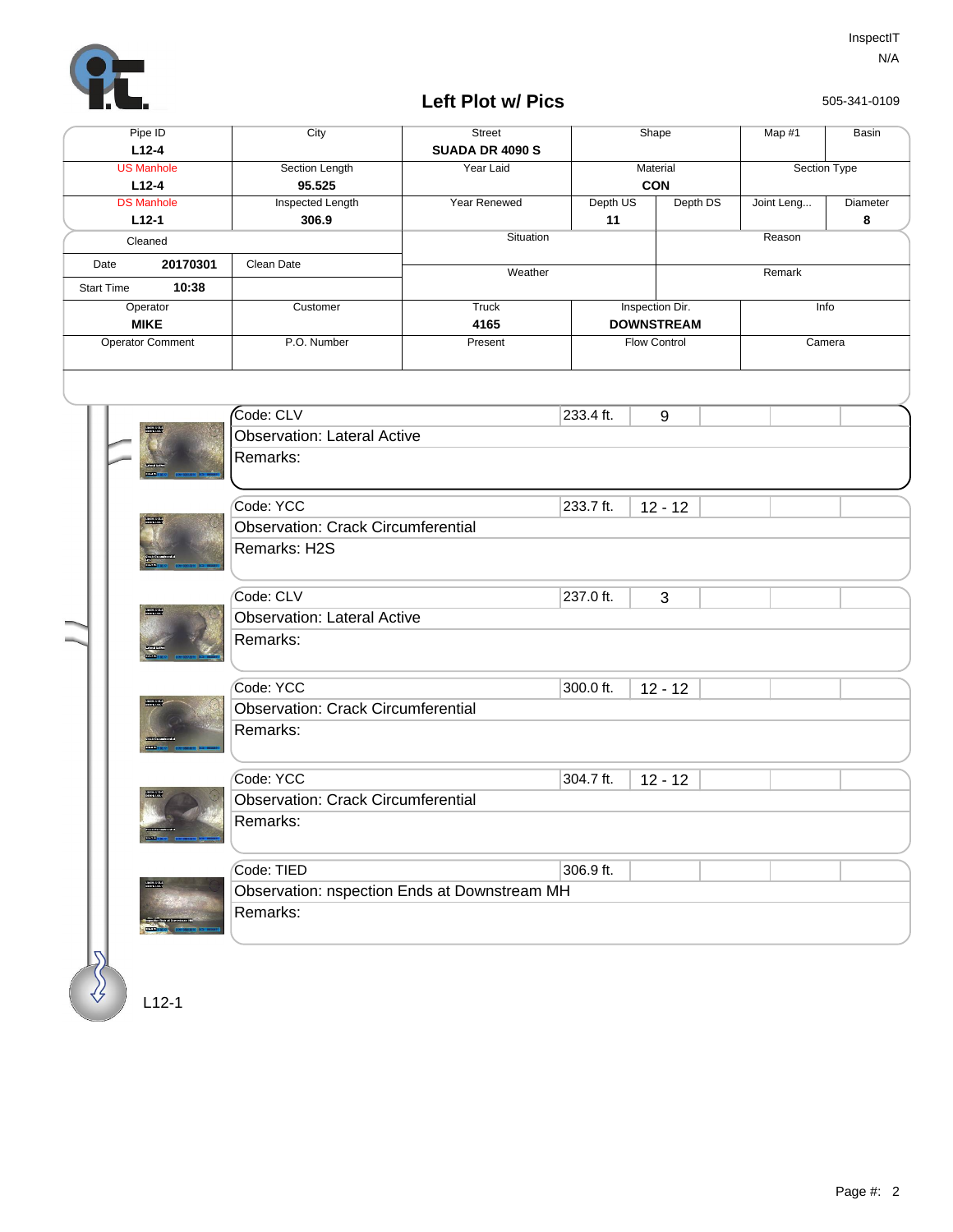

## L12-4 0 ft., Rate: 0, Inspection Begins at Upstream MH **Scaled Plot** 505-341-0109 Depth DS | Joint Leng... | Diameter **8 SUADA DR 4090 S L12-1 306.9 L12-4 11 CON** Pipe ID City Street Shape Map #1 DS Manhole **Inspected Length** Year Renewed Depth US Year Laid Material Street | Shape | Map #1 | Basin **L12-4** US Manhole **95.525** Section Length Section Type **10:38 20170301 DOWNSTREAM** Operator Customer Customer Truck **Situation** Start Time Cleaned Date 20170301 Clean Date Operator Comment P.O. Number Present Present Flow Control Camera Remark **Present** Inspection Dir. and Info **Weather** Customer Reason **MIKE 4165**



118.7 ft., Rate: 1, Point Repair Point Repair from 12 to 12 122 ft., Rate: 0, Lateral Active at 3 131.6 ft., Rate: 0, Lateral Active at 9 188.9 ft., Rate: 2, Crack Circumferential from 12 to 12 233.4 ft., Rate: 0, Lateral Active at 9 233.7 ft., Rate: 2, Crack Circumferential from 12 to 12 H2S 237 ft., Rate: 0, Lateral Active at 3 300 ft., Rate: 2, Crack Circumferential from 12 to 12 304.7 ft., Rate: 2, Crack Circumferential from 12 to 12 306.9 ft., Rate: 0, nspection Ends at Downstream MH